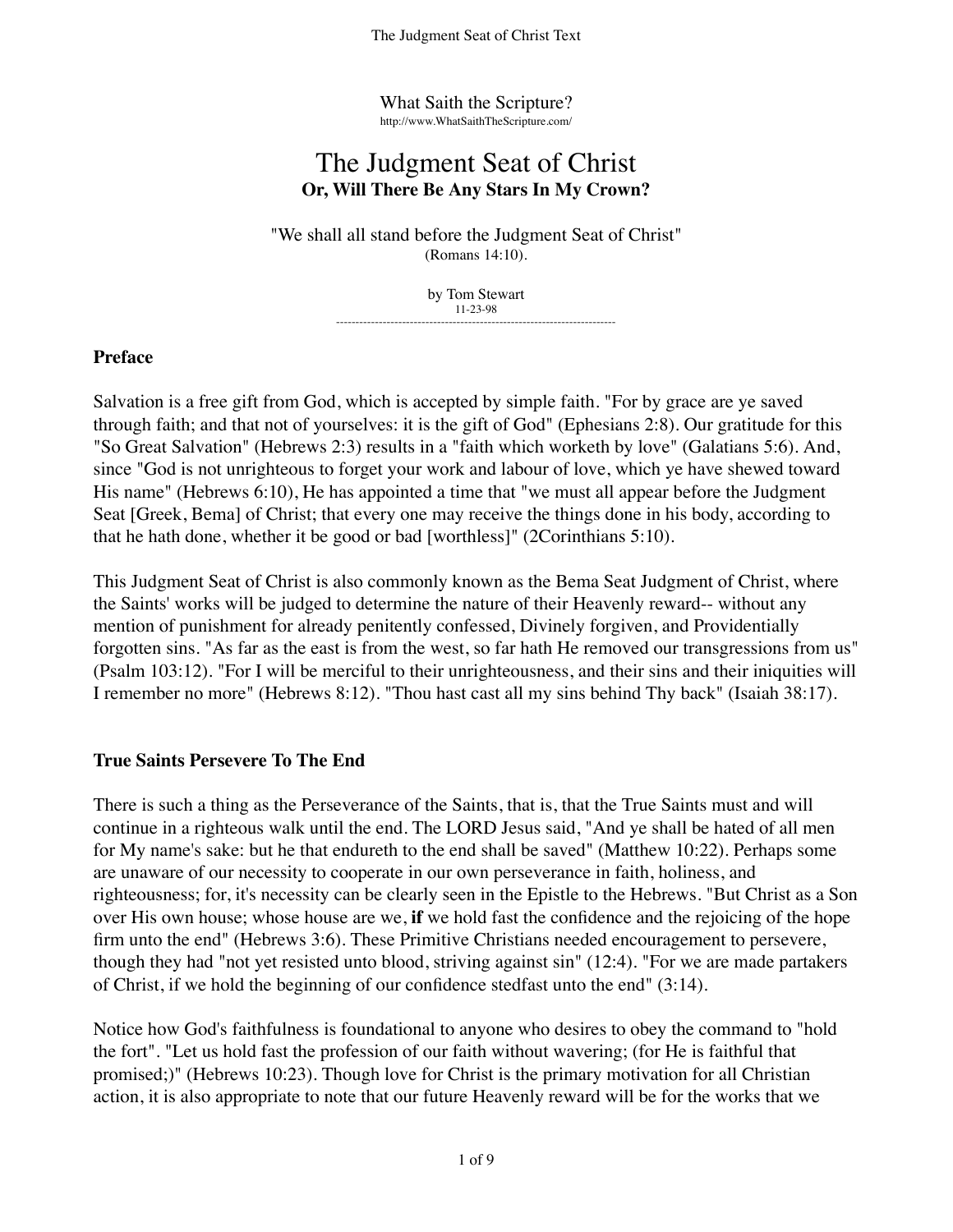performed because of our confidence in God. "Cast not away therefore your Confidence, which hath great recompence of reward" (10:35). The Blessed Assurance of the True Saints is that no man shall "pluck [us] out of [our Saviour's] hand" (John 10:28), and that we need not live in fear of **not** persevering to the end. "38 Now the just shall live by faith: but if any man draw back, My soul shall have no pleasure in him. 39 But we are not of them who draw back unto perdition; but of them that believe to the saving of the soul" (Hebrews 10:38-39).

Let no mistake be made that any Saint's perseverance in holiness can be a tribute to man; instead, our perseverance is a testimony to the God that sustains and empowers by His grace. For "by the grace of God I am what I am" (1Corinthians 15:10). **It will be seen in Heaven that though our willing cooperation in our own perseverance was absolutely necessary, it was God's faithfulness that made it all possible.** "Faithful is He that calleth you, Who also will do it" (1Thessalonians 5:24). By then it will be obvious how valuable the "Exceeding Great And Precious Promises" (2Peter 1:4) were in securing our sanctification and our final perseverance. "Being confident of this very thing, that He which hath begun a good work in you will perform it until the day of Jesus Christ" (Philippians 1:6). Our cooperation in our perseverance will then seem as natural as Scripture is plain. "20 But ye, beloved, building up yourselves on your most holy faith, praying in the Holy Ghost, 21 Keep yourselves in the love of God, looking for the mercy of our LORD Jesus Christ unto eternal life" (Jude 20-21).

#### **What Is The Judgment Seat of Christ?**

**First**, the LORD Jesus Christ is the Judge of All the Earth (Genesis 18:25), since He has been given **all** authority or power. "All power is given unto Me in Heaven and in earth" (Matthew 28:18). It is extremely certain that the LORD Jesus will be the Judge seated upon the throne. "For the Father judgeth no man, but hath committed all judgment unto the Son" (John 5:22). Jesus must be the Judge of All, if **all** will bow to Him and confess that He is LORD. "10 That at the name of Jesus every knee should bow, of things in Heaven, and things in earth, and things under the earth; 11 And that every tongue should confess that Jesus Christ is LORD, to the glory of God the Father" (Philippians 2:10-11).

**Second**, the Judgment Seat of Christ refers specifically to God's judgment and rewarding of the Saints, while the White Throne Judgment refers to the punishment of all sinners. "For we must all appear before the Judgment Seat of Christ; that every one may receive the things done in his body, according to that he hath done, whether it be good or bad [worthless]" (2Corinthians 5:10). Between these two events all mankind will be judged, then we will be rewarded or punished accordingly. "11 And I saw a Great White Throne, and Him that sat on it, from Whose face the earth and the Heaven fled away; and there was found no place for them. 12 And I saw the dead, small and great, stand before God; and the books were opened: and another book was opened, which is the Book of Life: and the dead were judged out of those things which were written in the books, according to their works" (Revelation 20:11-12).

**Third**, the determination of which of the two judgments-- Bema Seat for the Saints or White Throne for the sinner-- in which you will be judged is based upon whether or not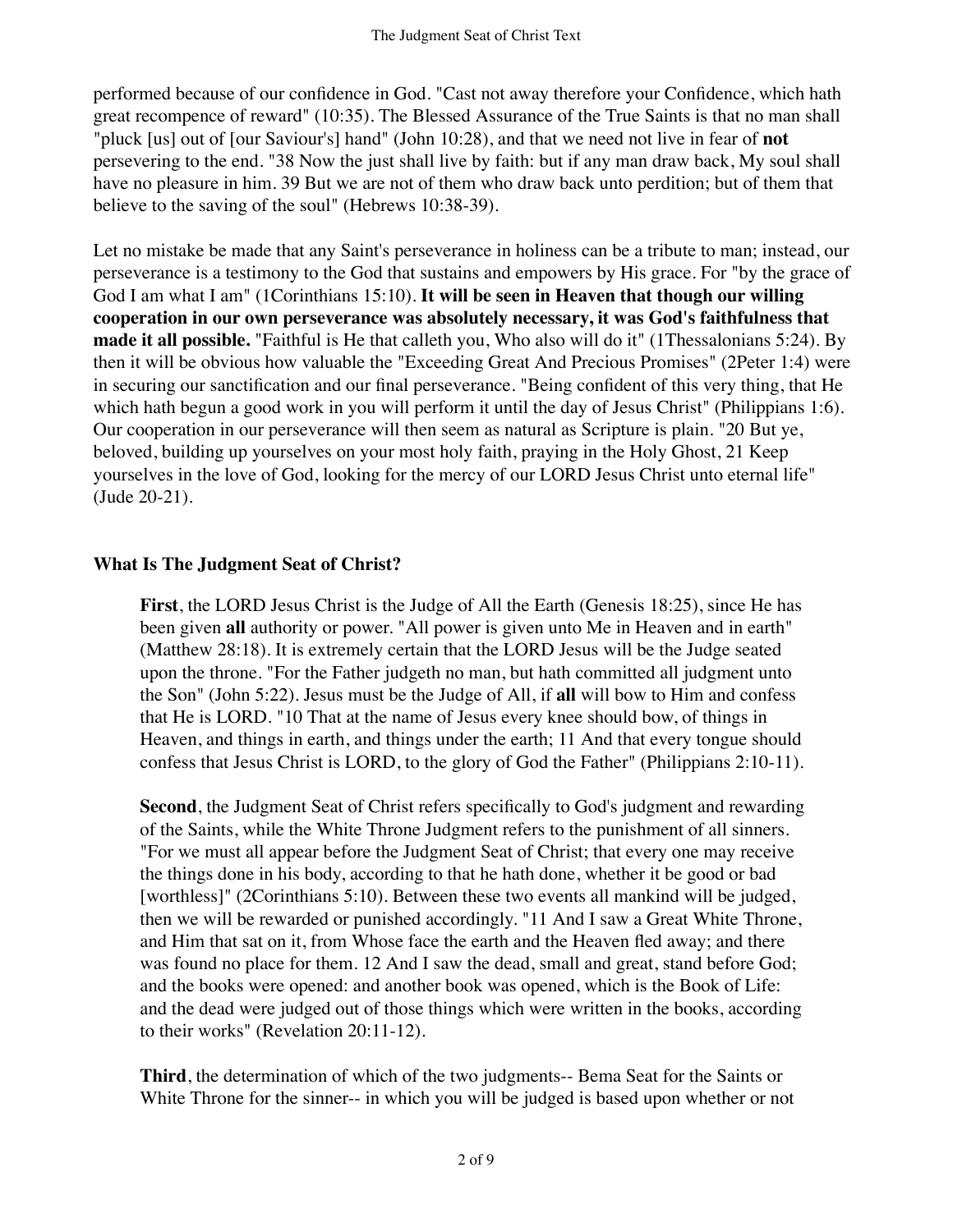you died in your sins. "I [Jesus] said therefore unto you, that ye shall die in your sins: for if ye believe not that **I am** He, ye shall die in your sins" (John 8:24). When we confess our sins to God, it not only demonstrates that He is "faithful and just to forgive us our sins" (1John 1:9), but it also explains why "if we would judge ourselves, we should not be judged" (1Corinthians 11:31). Again, with promises such as Psalm 119:9-11, no Saint ever needs to fear dying in his sins. "9 Wherewithal shall a young man cleanse his way? by taking heed thereto according to Thy Word. 10 With my whole heart have I sought Thee: O let me not wander from Thy Commandments. 11 Thy Word have I hid in mine heart, that I might not sin against Thee" (Psalm 119:9-11).

**Finally**, the nature of the judgment at the Judgment Seat of Christ for the Saints is a testing by fire. "11 For other foundation can no man lay than that is laid, which is Jesus Christ. 12 Now if any man build upon this foundation gold, silver, precious stones, wood, hay, stubble; 13 Every man's work shall be made manifest: for the day shall declare it, because it shall be revealed by fire; and the fire shall try every man's work of what sort it is. 14 If any man's work abide which he hath built thereupon, he shall receive a reward. 15 If any man's work shall be burned, he shall suffer loss: but he himself shall be saved; yet so as by fire" (1 Corinthians 3:11-15).

The precious substances of "gold, silver, precious stones" (3:12) will survive the test "by fire" (3:13). These precious substances represent all the profitable or rewardable works committed by the Saints. "9 I beheld till the thrones were cast down, and the Ancient of Days did sit, Whose garment was white as snow, and the hair of His head like the pure wool: His Throne was like the fiery flame, and His wheels as burning fire. 10 A fiery stream issued and came forth from before Him: thousand thousands ministered unto Him, and ten thousand times ten thousand stood before Him: the judgment was set, and the books were opened" (Daniel 7:9-10). Whatever abides the discerning, fiery judgment of the Judge of All the Earth will be rewarded. "If any man's work abide which he hath built thereupon, he shall receive a reward" (1Corinthians 3:14).

"Wood, hay, [and] stubble" (1Corinthians 3:12) are the sinfully "bad" or worthless works (2Corinthians 5:10) committed by the Saint during his lifetime. Though those "bad" works (5:10) have been confessed by us and cleansed by the LORD Jesus' atoning work on Calvary, the Bema Seat Judgment's purpose is to give judgment as to what is worthy of reward for the Saints, and **not** what is worthy of punishment. "Every man's work shall be made manifest: for the day shall declare it, because it shall be revealed by fire; and the fire shall try every man's work of what sort it is" (1Corinthians 3:13). Even if the Saint suffers a loss of reward by this Judgment; still, he is not being punished or to be punished. "If any man's work shall be burned, he shall suffer loss: but he himself shall be saved; yet so as by fire"  $(3:15)$ .

Concern that his readers would obtain a "full reward" (2John 8) is a sobering reason why the Apostle John wrote his Second Epistle to the "elect lady and her children" (v. 1). He is especially jealous for the defense of the doctrines of Christ against the lies of deceivers and antichrists, who attempt to rob the Saints of their rewards. "7 For many deceivers are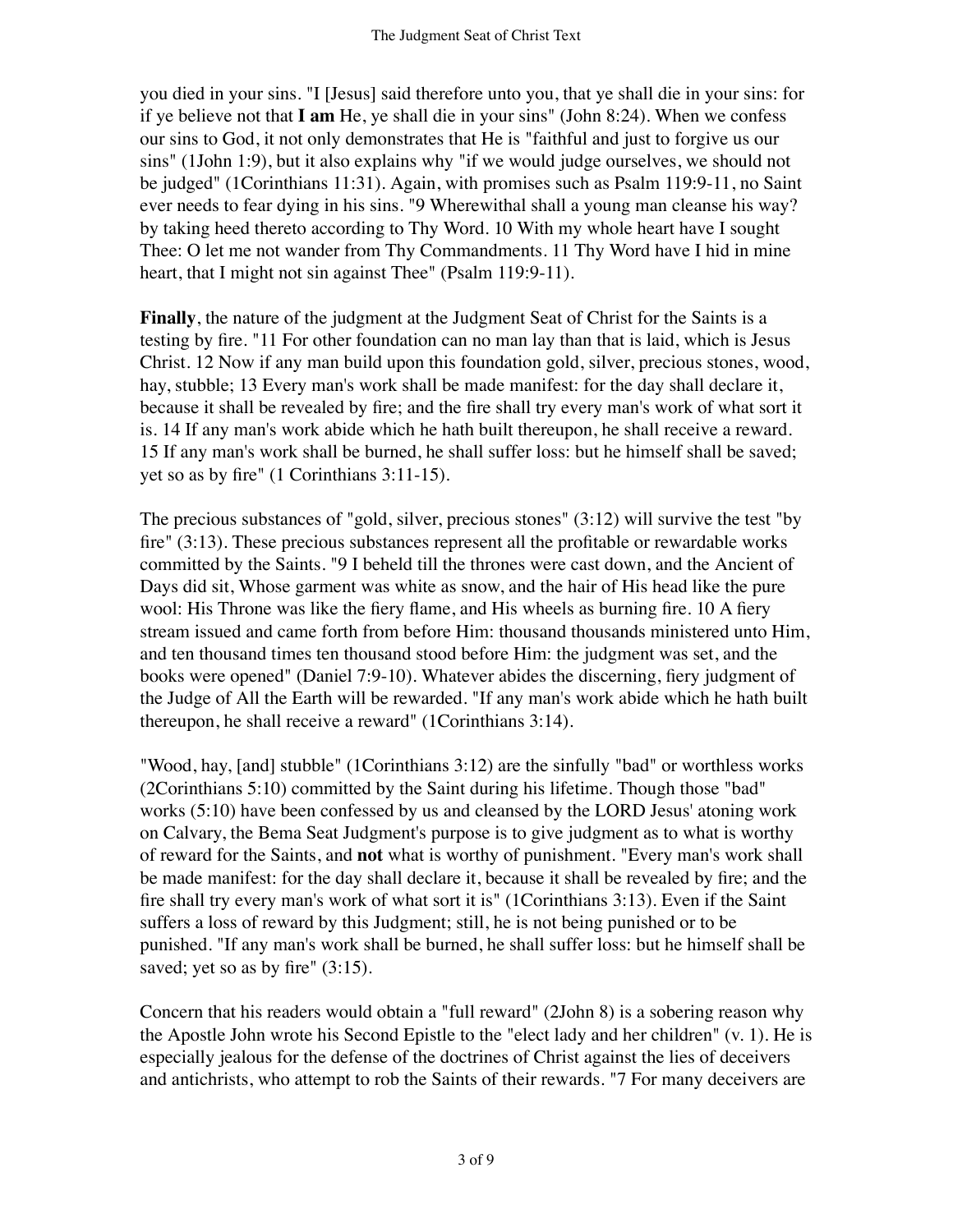entered into the world, who confess not that Jesus Christ is come in the flesh. This is a deceiver and an antichrist. 8 Look to yourselves, that we lose not those things which we have wrought, but that we receive a full reward" (2John 7-8). Our LORD is also desirous that we obtain a "full reward" (v. 8). "Behold, I come quickly: hold that fast which thou hast, that no man take thy crown" (Revelation 3:11).

### **What Are The Rewards For The Saints?**

May it be forever remembered that the LORD Jesus Christ is Himself the Believers' reward. "After these things the Word of the LORD came unto Abram in a vision, saying, Fear not, Abram: I am thy Shield, and thy Exceeding Great Reward" (Genesis 15:1). Similarly, the Saints before the Tribulation Week look forward to the Blessed Hope of the Pre-Tribulational Rapture, but it is with the knowledge that the LORD Jesus Christ is Himself our Blessed Hope. "Looking for that Blessed Hope, and the glorious appearing of the Great God and our Saviour Jesus Christ" (Titus 2:13). Though Jesus is our Reward and Blessed Hope, there still will be a Pre-Tribulational Rapture and rewards for His Saints. "And, behold, I come quickly; and My Reward is with Me, to give every man according as his work shall be" (Revelation 22:12).

Which rewards can we identify from Scripture? "Behold, I come quickly: hold that fast which thou hast, that no man take thy Crown" (Revelation 3:11). Let us be diligent with whatever fleeting moments that we have left to gather our Rewards for the Master. **For what is the grand design and purpose of our gathering of rewards? It is that along with the 24 Elders, we may be able to "**10 **cast [our] crowns before the throne, saying,** 11 **Thou art worthy, O LORD, to receive glory and honour and power: for Thou hast created all things, and for Thy pleasure they are and were created"** (Revelation 4:10-11).

Five different crowns can be identified from Scripture: (1) the Incorruptible Crown, (2) the Crown of Rejoicing, (3) the Crown of Righteousness, (4) the Crown of Life, and (5) the Crown of Glory. With this limited definition of rewards, we can get a small idea of how the LORD will reward His own. "But as it is written, Eye hath not seen, nor ear heard, neither have entered into the heart of man, the things which God hath prepared for them that love Him" (1Corinthians 2:9).

**First**, the **Incorruptible Crown**. This is the Worker's Crown. "And every man that striveth for the mastery is temperate in all things. Now they do it to obtain a corruptible crown; but we an Incorruptible" (1Corinthians 9:25). We can be certain that this Incorruptible Crown is not a reference to salvation, because salvation is "not of works, lest any man should boast" (Ephesians 2:9). Unwearied faithfulness is always praiseworthy. "And let us not be weary in well doing: for in due season we shall reap, if we faint not" (Galatians 6:9). Remember, we labor not for the reward, but because of **love** for our Master. "Remembering without ceasing your work of faith, and labour of love, and patience of hope in our LORD Jesus Christ, in the sight of God and our Father" (1Thessalonians 1:3).

Labor for the Master in any lawful fashion is a candidate for the Incorruptible Crown. "All things are lawful for me, but all things are not expedient [profitable]: all things are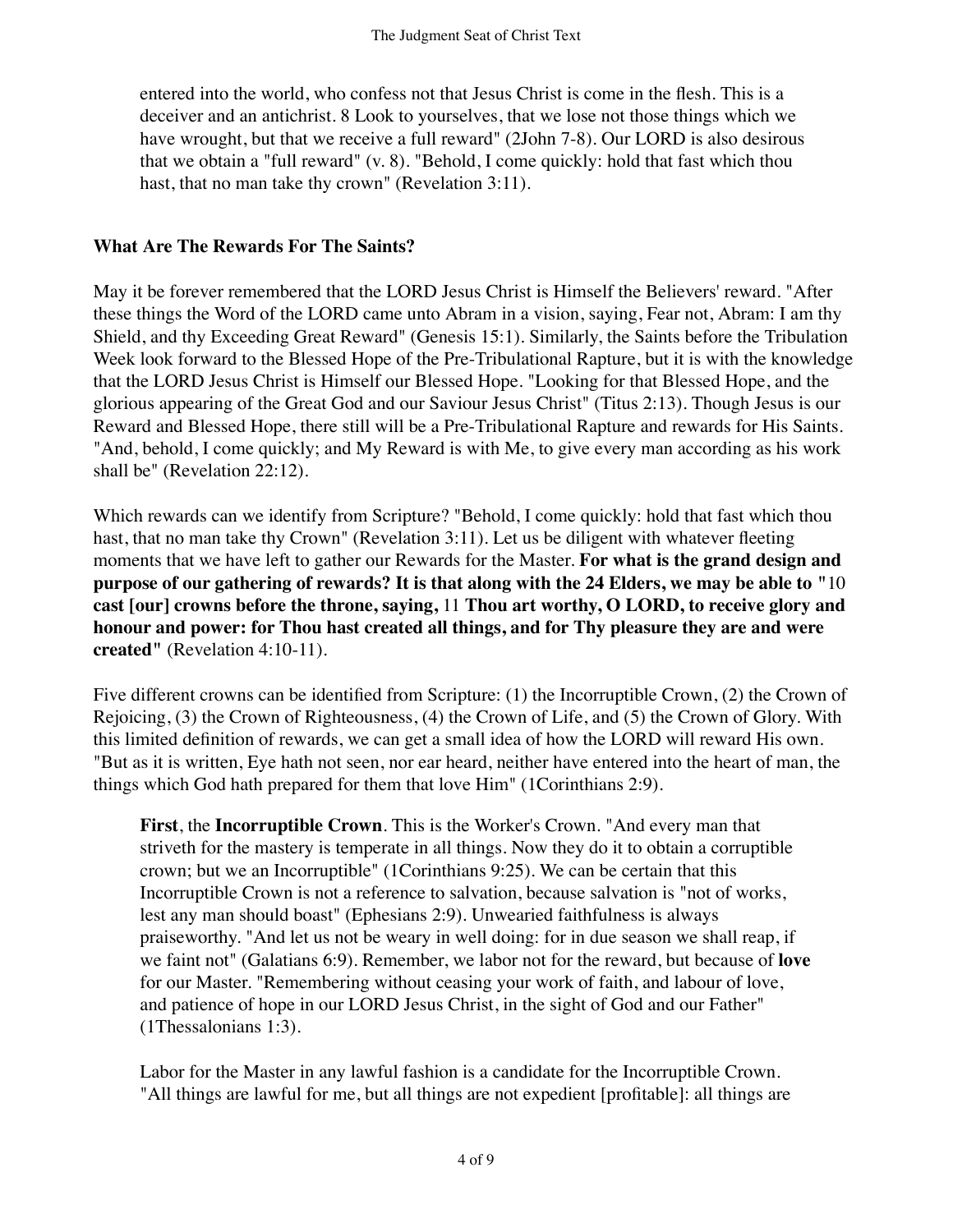lawful for me, but all things edify not" (1Corinthians 10:23). Ask the LORD for His direction, then perform your labor as unto the LORD. "And whatsoever ye do, do it heartily, as to the LORD, and not unto men" (Colossians 3:23). The concept that "full-time Christian workers", i.e., pastors, evangelists, missionaries, etc., are alone doing the LORD's work is entirely false. **Any** Saint who faithfully and honestly labors to supply his own temporal needs-- and that of his family-- does the LORD's work. "Study to be quiet, and to do your own business, and to work with your own hands" (1Thessalonians 4:11). Also, "if any provide not for his own, and specially for those of his own house, he hath denied the faith, and is worse than an infidel" (1Timothy 5:8).

**Second**, the **Crown of Rejoicing**. This is the Soul Winner's Crown. "For what is our hope, or joy, or Crown of Rejoicing? Are not even ye in the presence of our LORD Jesus Christ at His Coming?" (1Thessalonians 2:19). The Apostle Paul understood the necessity of bringing men to Christ. "Knowing therefore the terror of the LORD, we persuade men" (2Corinthians 5:11). Not only our speech but our example of life is to be our vehicle to win souls for the LORD Jesus Christ, for "he that winneth souls is wise" (Proverbs 11:30). Again, we may have labored, and others have "watered; but God gave the increase" (1Corinthians 3:6).

It is difficult to picture ourselves preaching like the Apostle Peter to the multitude saved at Pentecost, or speaking like the Apostle Paul to the Athenians on Mars Hill, or testifying like Martin Luther before the Diet of Worms, or directing the convicted sinners like Charles G. Finney in young America, or urging the London masses like C. H. Spurgeon; but, whatever we do to cooperate with the Holy Spirit to bring men to Christ is part of the Soul Winner's Crown. "Being born again, not of corruptible seed, but of Incorruptible, by the Word of God, which liveth and abideth for ever" (1Peter 1:23).

Possibly, one of the most complete descriptions of a soul winner's experience is that of Philip the Evangelist leading the Ethiopian eunuch to the LORD. This is a case in point of how to win a Soul Winner's Crown. "29 Then the Spirit said unto Philip, Go near, and join thyself to this chariot. [A soul winner must be led by the Spirit.] 30 And Philip ran thither to him, and heard him read the prophet Esaias, and said, Understandest thou what thou readest? 31 And he said, How can I, except some man should guide me? And he desired Philip that he would come up and sit with him. 32 The place of the Scripture which he read was this, He was led as a sheep to the slaughter; and like a lamb dumb before His shearer, so opened He not His mouth: 33 In His humiliation His judgment was taken away: and who shall declare His generation? for His life is taken from the earth. 34 And the eunuch answered Philip, and said, I pray thee, of whom speaketh the prophet this? of himself, or of some other man?

"35 Then Philip opened his mouth, and began at the same Scripture, and preached unto him Jesus. [A soul winner uses the Scriptures to point people to Christ.] 36 And as they went on their way, they came unto a certain water: and the eunuch said, See, here is water; what doth hinder me to be baptized? 37 And Philip said, If thou believest with all thine heart, thou mayest. And he answered and said, I believe that Jesus Christ is the Son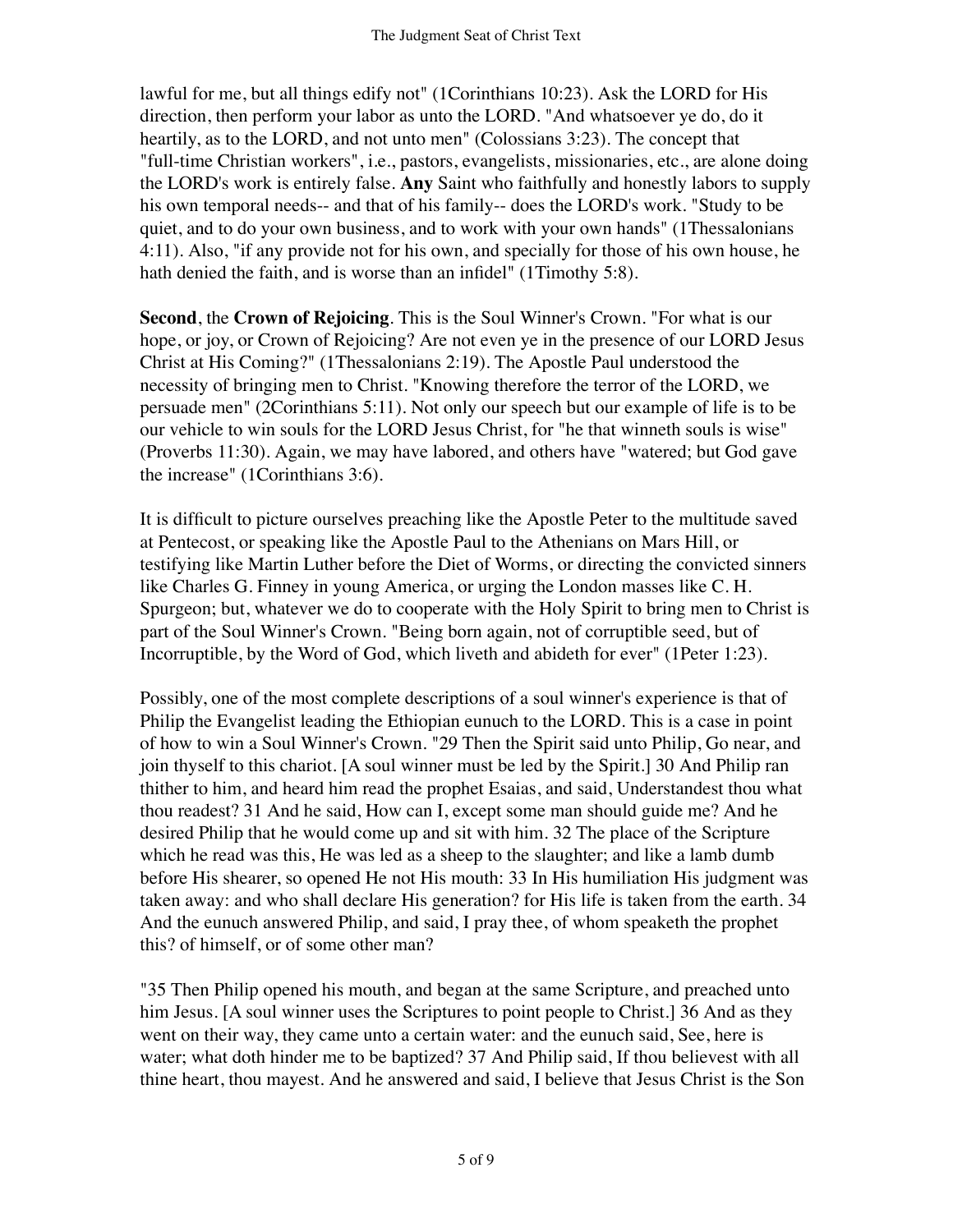of God. [A soul winner invites people to make an open decision of faith in the LORD.] 38 And he commanded the chariot to stand still: and they went down both into the water, both Philip and the eunuch; and he baptized him. 39 And when they were come up out of the water, the Spirit of the LORD caught away Philip, that the eunuch saw him no more: and he went on his way rejoicing" (Acts 8:29-39).

**Third**, the **Crown of Righteousness**. This is the Watcher's Crown. "Henceforth there is laid up for me a Crown of Righteousness, which the LORD, the Righteous Judge, shall give me at that day: and not to me only, but unto all them also that love His appearing" (2Timothy 4:8). Not all Christians have been properly taught to watch and wait for the soon coming of the LORD Jesus Christ, but "unto them that look for Him shall He appear the second time without sin unto salvation" (Hebrews 9:28). I believe that the intercession of the Brethren for their honest but ignorant Spiritual siblings will cause all those who are walking without known sin to be ready for events such as the Pre-Tribulational Rapture. "Bear ye one another's burdens, and so fulfil the Law of Christ" (Galatians 6:2).

At first, it may seem contradictory for the Saints to be so Heavenly minded that they may not give a great deal of attention to the matters that the world finds so important, i.e., building up one's house, socializing, pleasure seeking, planning and preparing to make one's financial situation in life more certain and easy; but, the Saints will attend to all other things in proportion to watching and waiting for the LORD's return as the LORD providentially allows. "Looking for and hasting unto the coming of the Day of God [literally, **hastening** the coming of the day of God], wherein the heavens being on fire shall be dissolved, and the elements shall melt with fervent heat?" (2Peter 3:12).

Why would the LORD give such a special reward to those that "love His appearing" (2Timothy 4:8)? The LORD Jesus knows that those who truly look for Him will walk sanctified and holy. "11 Seeing then that all these things shall be dissolved, **what manner of persons ought ye to be in all holy conversation and Godliness**, 12 Looking for and hasting unto the coming of the Day of God, wherein the heavens being on fire shall be dissolved, and the elements shall melt with fervent heat?" (2Peter 3:11-12). Beside all this, how can we calculate the good of all the prayers that have been made that truly mean what they say when they pray that phrase from the LORD's Prayer-- "Thy Kingdom come" (Matthew 6:10)? It would seem that those who would receive this Crown of Righteousness would be best fitted to do all the monumental work of advancing the cause of the LORD Jesus Christ in this world.

**Fourth**, the **Crown of Life**. This is the Martyr's Crown. "Fear none of those things which thou shalt suffer: behold, the devil shall cast some of you into prison, that ye may be tried; and ye shall have tribulation ten days: be thou faithful unto death, and I will give thee a Crown of Life" (Revelation 2:10). Not all of the Saints die a martyr's death, but all of us are required to live a crucified life. "I am crucified with Christ: nevertheless I live; yet not I, but Christ liveth in me: and the life which I now live in the flesh I live by the faith of the Son of God, Who loved me, and gave Himself for me" (Galatians 2:20).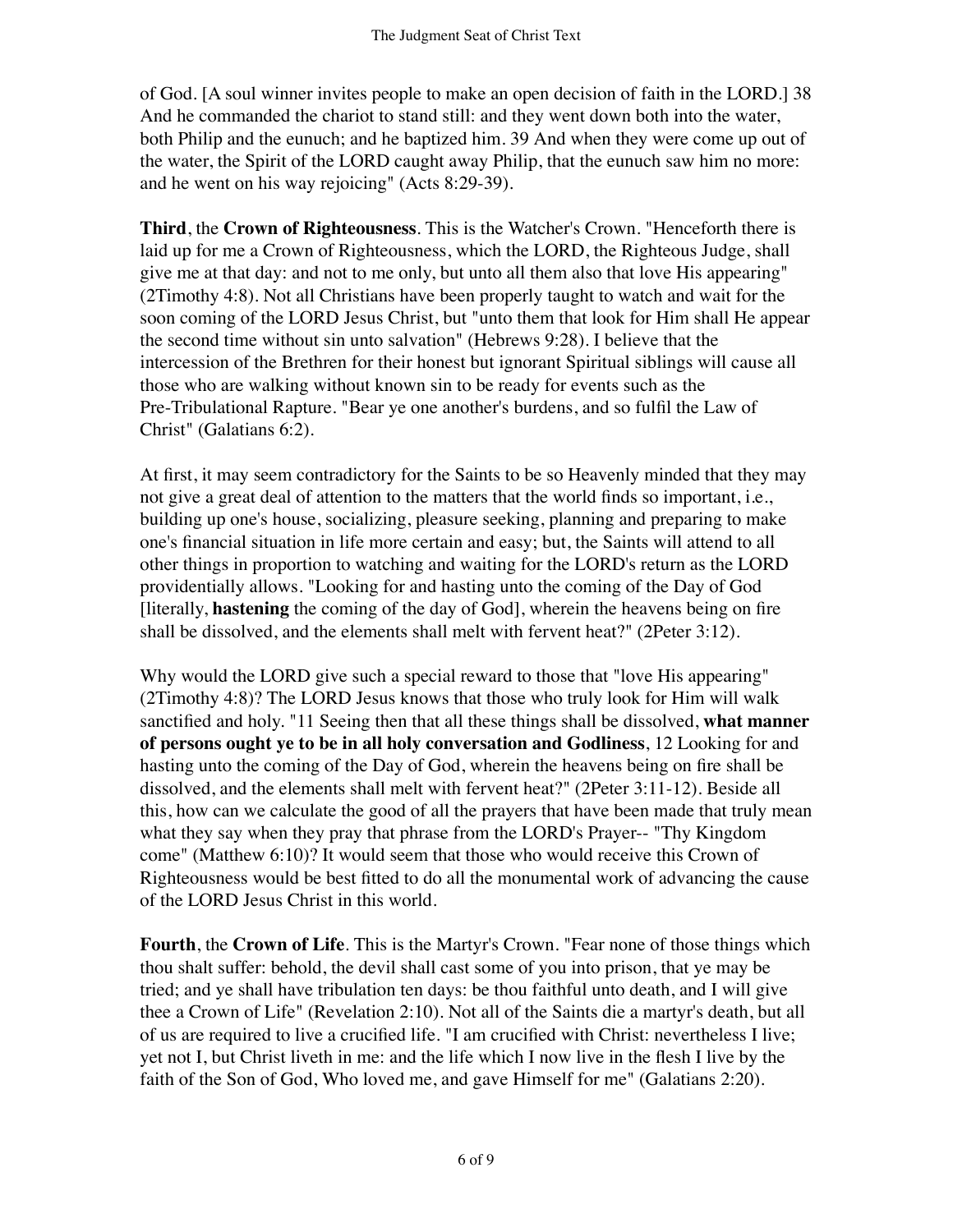Though the LORD Jesus specifically mentions being "faithful unto death" (Revelation 2:10) to these Christians of the Church of Smyrna, He also uses the words "suffer", "tribulation", and "faithful". Certainly, these three words are critical to receiving the Crown of Life.

When James gave instructions on Practical Christian Living, he told us how to receive the Crown of Life. "Blessed is the man that endureth temptation: for when he is tried, he shall receive the Crown of Life, which the LORD hath promised to them that love Him" (James 1:12). In this instance, no particular mention is made of Christian Martyrdom, but the words "endureth temptation" and "tried" give us a good idea of how we are expected to win this Crown. We will always do well to remember the Words of our LORD concerning our testing for the Crown of Life. "These things I have spoken unto you, that in Me ye might have peace. In the world ye shall have tribulation: but be of good cheer; I have overcome the world" (John 16:33).

So, not all who receive the Crown of Life will be Martyrs, but all who will win that Crown must be sufferers. "For to me to live is Christ, and to die is gain" (Philippians 1:21). Living and suffering for the LORD Jesus should be the rule and not the exception for the Saints. "Yea, and all that will live Godly in Christ Jesus shall suffer persecution" (2Timothy 3:12). Grace to suffer for the LORD is available to all who will pray. "Let us therefore come boldly unto the Throne of Grace, that we may obtain mercy, and find grace to help in time of need" (Hebrews 4:16). But, why have we all been given the opportunity to win the Crown of Life? Since suffering sanctifies us, we all may have ample opportunity to win this Crown. "For unto you it is given in the behalf of Christ, not only to believe on Him, but also to suffer for his sake" (Philippians 1:29). "8 Yea doubtless, and I count all things but loss for the excellency of the knowledge of Christ Jesus my LORD: for Whom I have suffered the loss of all things, and do count them but dung, that I may win Christ... 10 That I may know Him, and the power of His resurrection, and the fellowship of His sufferings, being made conformable unto His death" (3:8,10).

Before leaving this discussion of the Crown of Life, special mention needs to be made about a prophet's reward. "He that receiveth a prophet in the name of a prophet shall receive a prophet's reward; and he that receiveth a righteous man in the name of a righteous man shall receive a righteous man's reward" (Matthew 10:41). Since God's ancient and modern prophets have always been the occasion for suffering and persecution, those that heed their message most often will suffer the same persecution. But, note that the LORD Jesus makes special mention of our receiving a Prophet's Reward for "he that receiveth a prophet in the name of a prophet" (10:41). Again, perhaps this reward is connected to the Crown of Life because of its association with persecution and suffering. "11 Blessed are ye, when men shall revile you, and persecute you, and shall say all manner of evil against you falsely, for my sake. 12 Rejoice, and be exceeding glad: for great is your reward in heaven: for so persecuted they the prophets which were before you" (Matthew 5:11-12).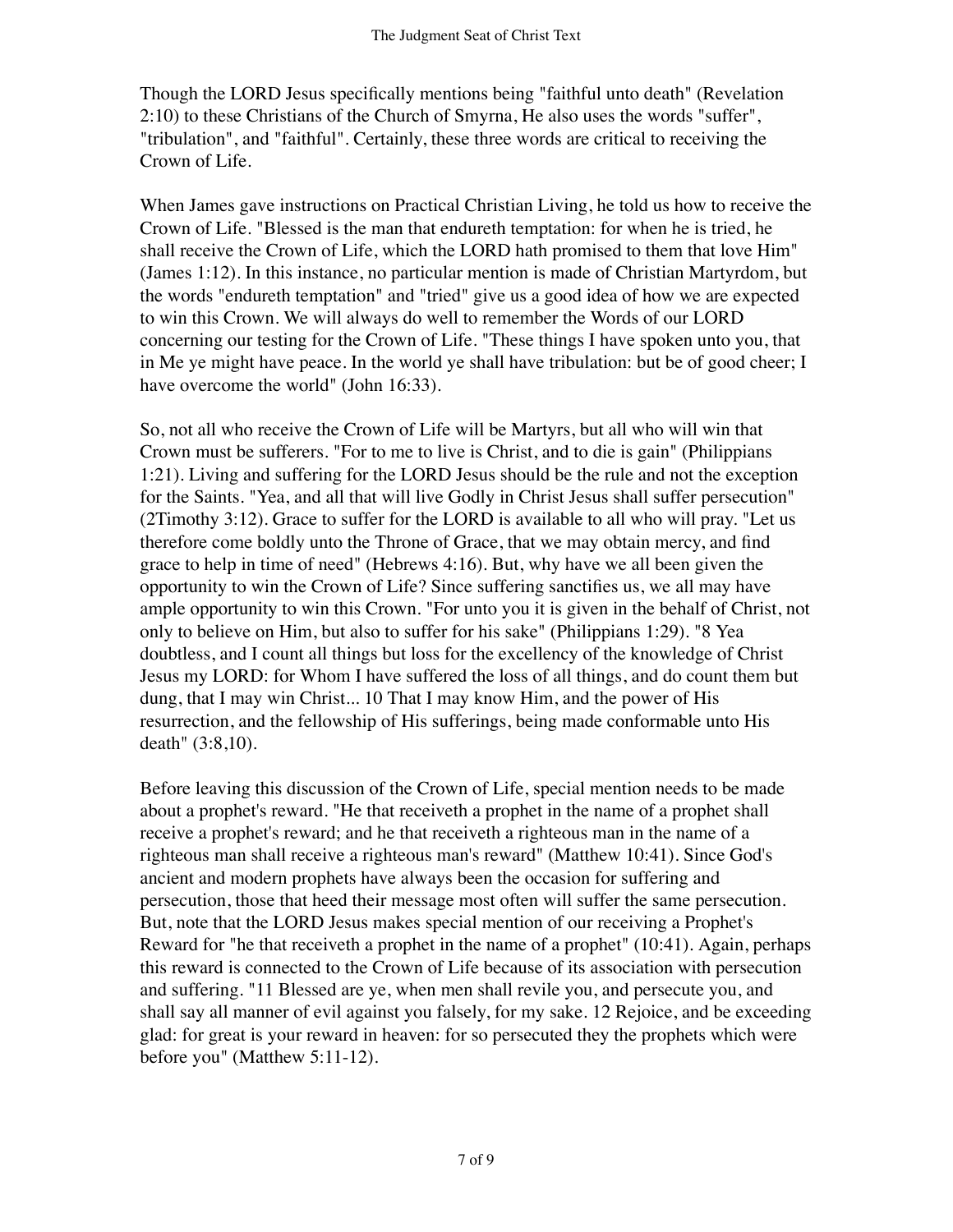And, for those Saints who have had to endure physical suffering-- not necessarily because of their Christian testimony-- but because of Divinely allowed infirmity or illness, this Crown of Life is also and perhaps especially for you. "12 Beloved, think it not strange concerning the fiery trial which is to try you, as though some strange thing happened unto you: 13 But rejoice, inasmuch as ye are partakers of Christ's sufferings; that, when His glory shall be revealed, ye may be glad also with exceeding joy" (1 Peter 4:12-13). If we would but suffer in a Christ-like way, this Crown is especially ours. "Yet if any man suffer as a Christian, let him not be ashamed; but let him glorify God on this behalf"  $(4:16).$ 

**Fifth**, the **Crown of Glory**. This is the Shepherd's Crown. "And when the Chief Shepherd shall appear, ye shall receive a crown of glory that fadeth not away" (1Peter 5:4). Pastors are to be shepherds to God's people. "And I will give you pastors according to Mine heart, which shall feed you with knowledge and understanding" (Jeremiah 3:15). The Apostle Peter was specially taught by the LORD the need of the shepherd to feed the Saints. "16 He saith to him again the second time, Simon, son of Jonas, lovest thou Me? He saith unto Him, Yea, LORD; Thou knowest that I love Thee. He saith unto him, Feed My sheep. 17 He saith unto him the third time, Simon, son of Jonas, lovest thou Me? Peter was grieved because He said unto him the third time, Lovest thou Me? And he said unto Him, LORD, Thou knowest all things; Thou knowest that I love Thee. Jesus saith unto him, Feed My sheep" (John 21:16-17).

Though pastors are specially fitted to shepherd the sheep in a local assembly, all those who assist in caring for the Sheep may also participate in this Crown. "Feed the flock of God which is among you, taking the oversight thereof, not by constraint, but willingly; not for filthy lucre, but of a ready mind" (1Peter 5:2). When God's people can be lovingly cared for and edified by all the Spiritual gifts of the Body of Christ, then the Sheep will be properly shepherded. "28 And God hath set some in the church, first apostles, secondarily prophets, thirdly teachers, after that miracles, then gifts of healings, helps, governments, diversities of tongues. 29 Are all apostles? are all prophets? are all teachers? are all workers of miracles? 30 Have all the gifts of healing? do all speak with tongues? do all interpret? 31 But covet earnestly the best gifts: and yet shew I unto you a more excellent way [which is love]" (1Corinthians 12:28-31).

## **But, Will There Be Any Stars In My Crown?**

Eliza E. Hewitt (1851-1920) wrote the words to a hymn, "Will There Be Any Stars In My Crown?", that reflects on not only the Saints eternal, Heavenly joy, but the joy of "living gems at His feet to lay down". This is with the understanding that the starry gems are the souls that have been won to the LORD. "And they that be wise shall shine as the brightness of the firmament; and they that turn many to righteousness as the stars for ever and ever" (Daniel 12:3). Even Abraham was shown that his heritage would be blessed as "the stars" for his faith and obedience to God. "And He brought him [Abram] forth abroad, and said, Look now toward heaven, and tell the stars, if thou be able to number them: and He said unto him, So shall thy seed be" (Genesis 15:5).